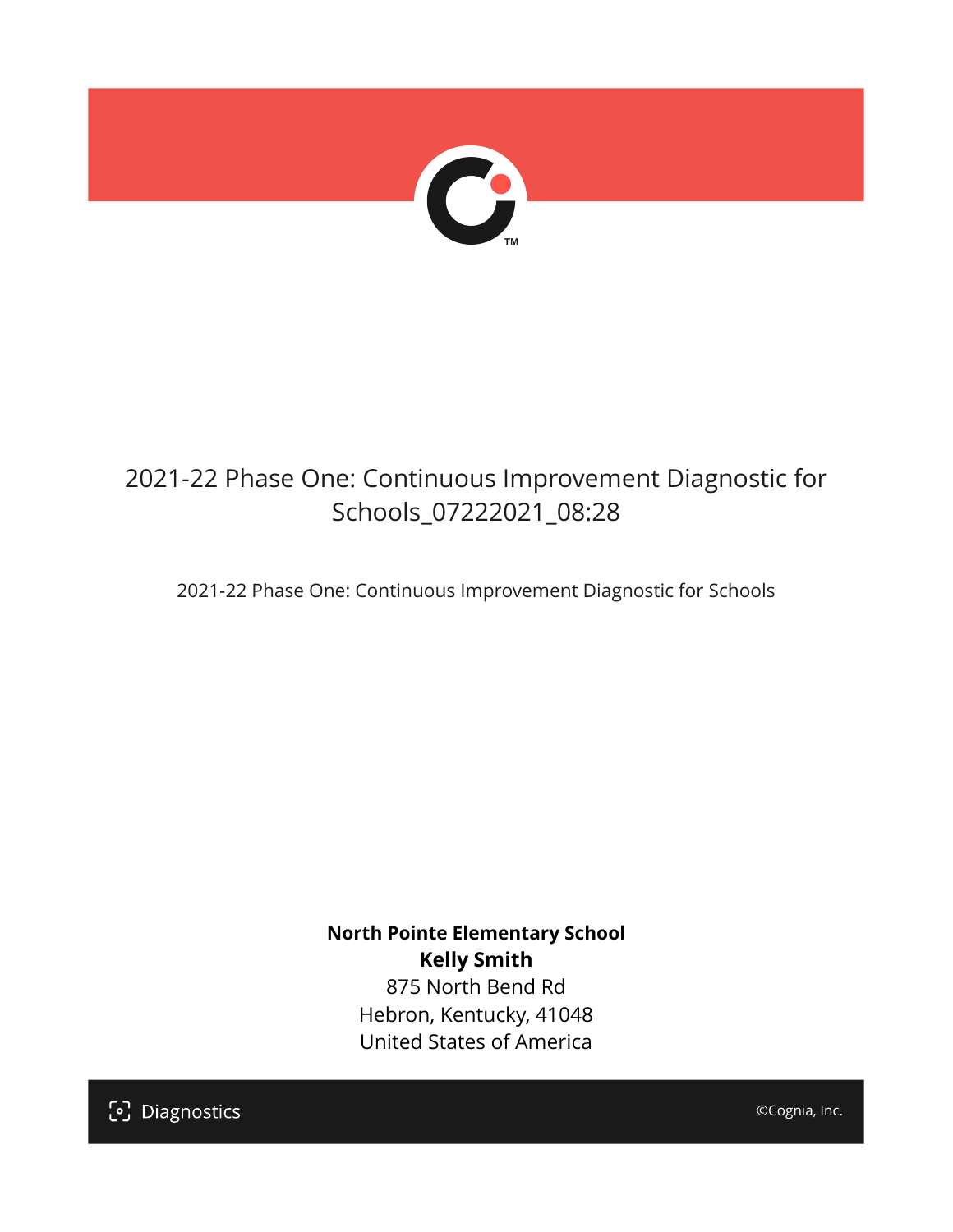2021-22 Phase One: Continuous Improvement Diagnostic for Schools - 2021-22 Phase One: Continuous Improvement Diagnostic for

Schools\_07222021\_08:28 - Generated on 11/28/2021

North Pointe Elementary School

# **Table of Contents**

<u>[3](#page-2-0)</u> [2021-22 Phase One: Continuous Improvement Diagnostic for Schools](#page-2-0)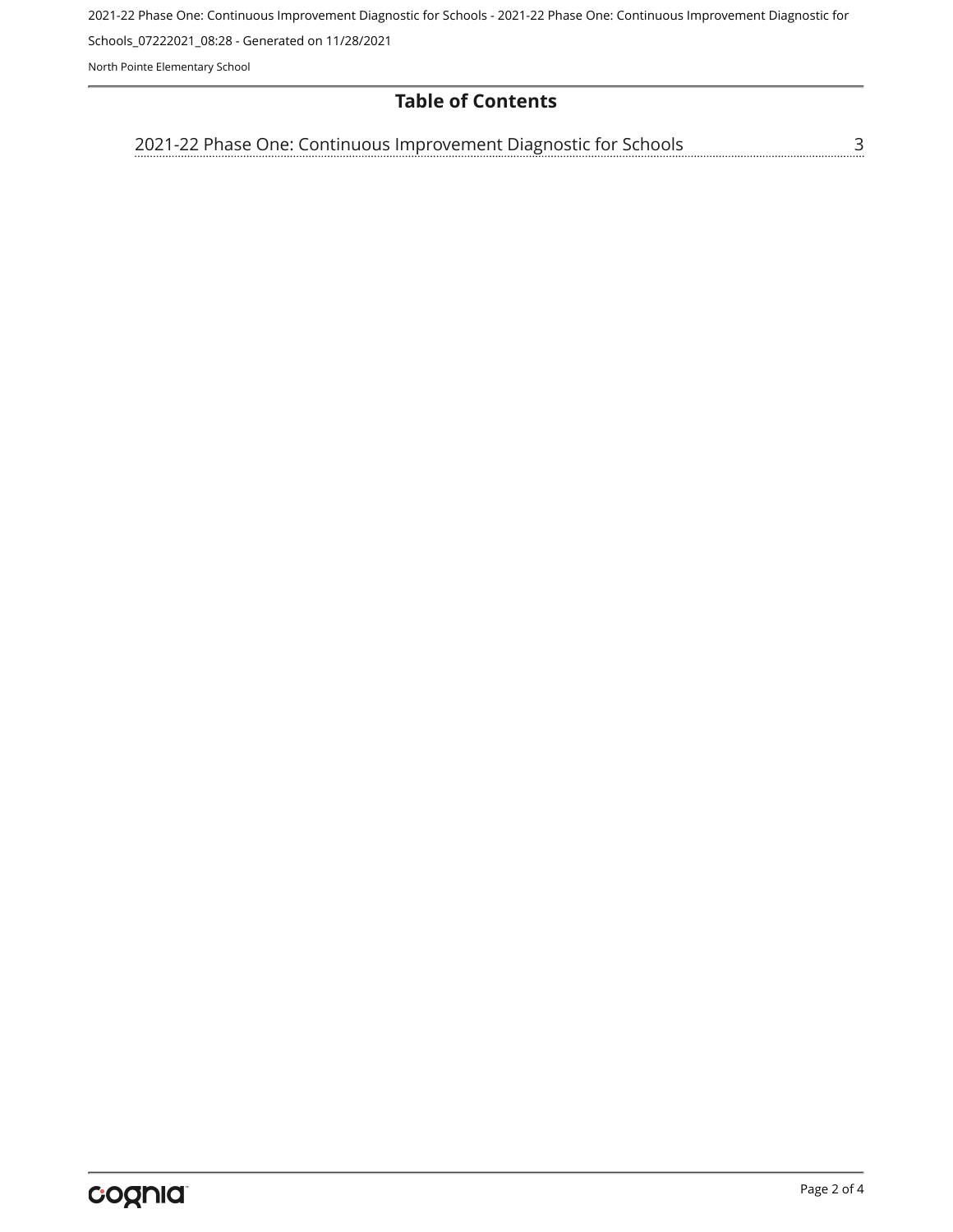2021-22 Phase One: Continuous Improvement Diagnostic for Schools - 2021-22 Phase One: Continuous Improvement Diagnostic for Schools\_07222021\_08:28 - Generated on 11/28/2021 North Pointe Elementary School

# <span id="page-2-0"></span>**2021-22 Phase One: Continuous Improvement Diagnostic for Schools**

The **Comprehensive School Improvement Plan or CSIP** is defined as a *plan developed by the school council, or successor, and charter schools with the input of parents, faculty, and staff, based on a review of relevant data that includes targets, strategies, activities, and a time schedule to support student achievement and student growth, and to eliminate gaps among groups of students.*

The comprehensive school and district improvement plan process is outlined in 703 KAR 5:225. The requirements included in the administrative regulation are key components of the continuous improvement process in Kentucky and ultimately fulfillment of school, district, and state goals under the Kentucky State Plan as required by the Every Student Succeeds Act (ESSA).

While the regulation outlines a timeline for compliance purposes, the plan itself is a strategic and proven approach to improve processes and to ensure students achieve. The timeline for the school's 2021-22 diagnostics is as follows:

#### **Phase One: August 1 - October 1**

• Continuous Improvement Diagnostic for Schools

# **Phase Two: October 1 - November 1**

- The Needs Assessment for Schools
- School Assurances
- School Safety Report

# **Phase Three: November 1 - January 1**

- Comprehensive School Improvement Plan
- Executive Summary for Schools
- Professional Development Plan for Schools

# **Phase Four: January 1 - December 31**

• Progress Monitoring

*As principal of the school, I hereby commit to implementing continuous improvement processes with fidelity to support student achievement and student growth and to eliminate achievement gaps among groups of students. I also assure that the comprehensive school improvement plan is developed by the school council, (where applicable) with the input of parents, faculty, and staff.*